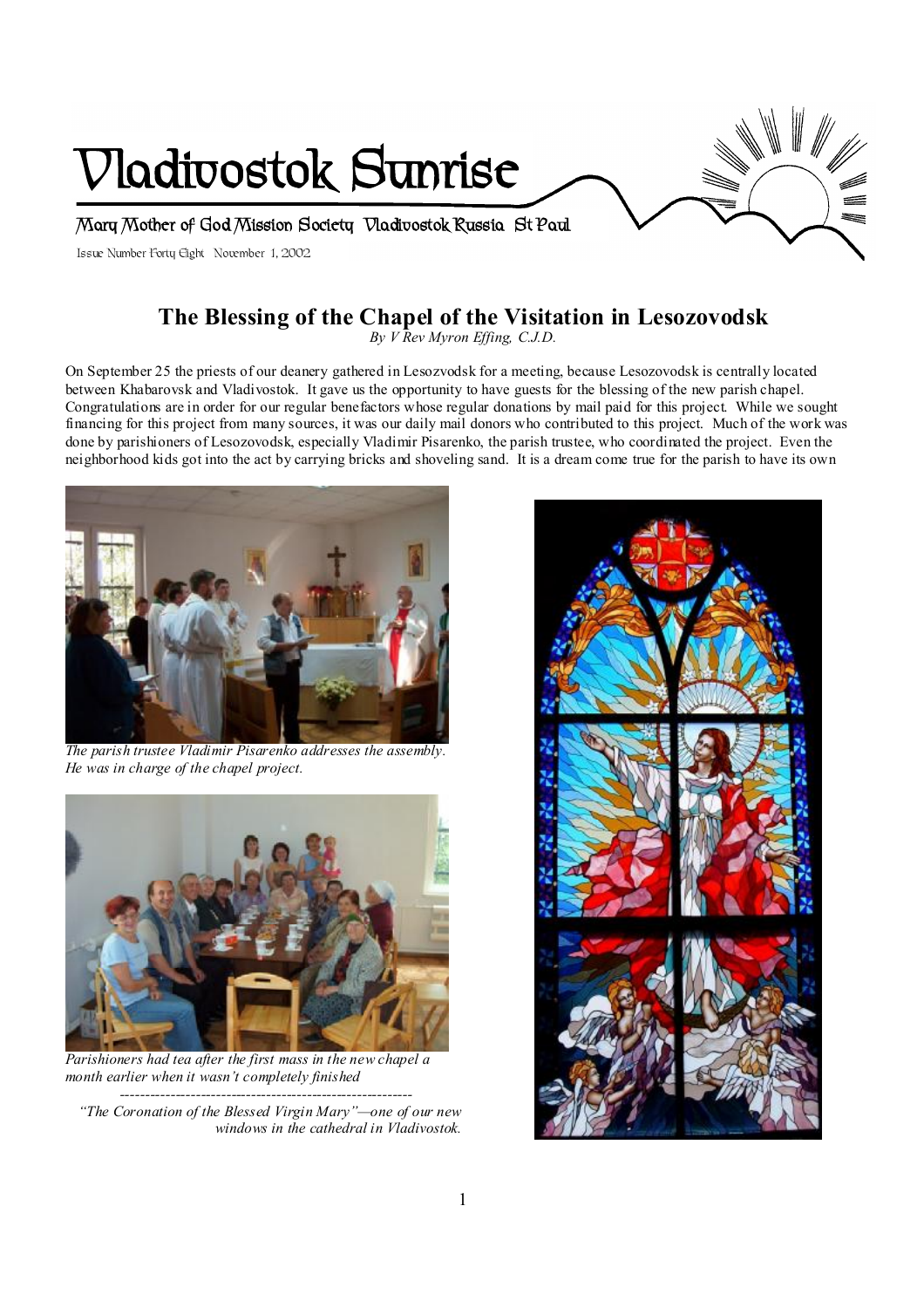*The blessing of the walls of the new chapel of the Visitation in Lesozovodsk.* 



chapel, which also has attached simple overnighting quarters for a priest, a room for charitable activities for CARITAS, and space for catechism classes. A big sign outside the outer door of the building welcomes everyone. There is a piece of land not far away which we look at occasionally, thinking about the time when the parish might have its own church building. The present chapel could be the priest's apartment in that future plan. The parish really needs a priest, of course, because it is far from Vladivostok, and the parish territory includes a third of the State of Primorye. There are many young families with children which live in very small one-room apartments in the building near the parish. It would be a paradise for a missioner who would want to work with children.



*First sample pew for Lesozovodsk from our factory. We decided to use these usual Russian kitchen benches as a model--with kneelers added. They were produced by the wood factory of FOMIP, our charitable organization modeled on the St Vincent de Paul Society.* 

*The chapel is at the far end of a complex of furniture stores* 



# **How to Communicate with Us**

#### **Office in Russia:**

**Phone:** (011-7)-4232-26-96-14 **FAX:** (011-7)-4232-26-96-16 **E-mail:** [myron@catholic.vladivostok.ru](mailto:myron@catholic.vladivostok.ru) [daniel@catholic.vladivostok.ru](mailto:daniel@catholic.vladivostok.ru) [CARITAS@mail.primorye.ru](mailto:CARITAS@mail.primorye.ru) **Internet:** Russian language: <http://www.catholic.vladivostok.ru>

**Letters** without donations can be sent to: Most Holy Mother of God Catholic Parish Volodarskovo 22 690001 Vladivostok RUSSIA

#### **Office in America:**

**Phone and FAX:** (651)227-0208 and (651)690-5139 **E-mail:** [usoffice@vladmission.org](mailto:usoffice@vladmission.org) **Internet:** English language: <http://www.vladmission.org>

**Donations** of money and **letters** should be sent to: Mary Mother of God Mission Society 1854 Jefferson Ave St Paul MN 55105-1662

Or you can donate from your credit card through our web site. Your donations are tax-deductible. You will receive any required receipt for IRS tax purposes by return mail.

**Donations** in kind. If you have items that you think we can use, please contact Mrs Sandra Sonnen at the Mission Office in St Paul giving a complete list of items.

**Vladivostok Sunrise** Edited and Produced in Russia by V Rev Myron Effing, C.J.D. Printed by the Sisters of St Peter Claver, St Paul, Minnesota. Assembled for mailing by Nativity Parish, St Paul, Minnesota. Mailed by Mary Mother of God Mission Society, St Paul, Minnesota. Authors are noted if other than the editor. A full color version of the *Sunrise* is available at <http://www.vladmission.org>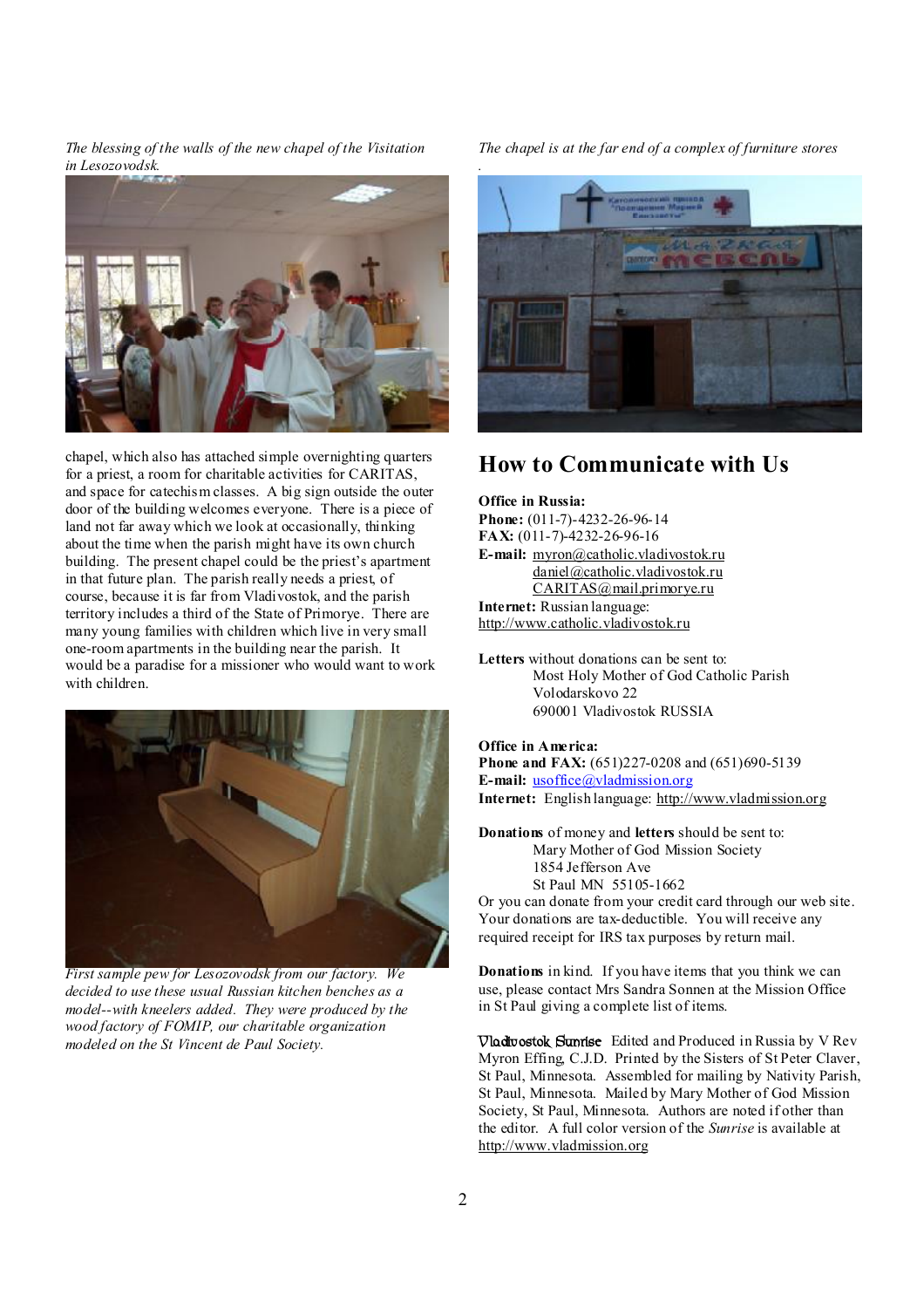## **Autumn Anointing of the Sick**

### *By V Rev Myron Effing, C.J.D.*

One of my favorite liturgical events of the year is the anointing of the elderly and sick of our parish which took place this year on September 29. Winter can be hard for our elderly who usually don't have cars, telephones, and often live in tall apartment buildings without elevators. Even if they can get to public transportation, they still face the daunting task of either climbing the slippery slopes up to our church building from the main street of Vladivostok which is called "Svetlanskaya", or they can risk the steep, icy dirt road which comes down to the church from the new "Beauty Avenue". Parts of the city never have the snowed plowed all winter. Many of the elderly simply can't get to the church in the wintertime. The anointing takes on even greater meaning for them. This year the first snow was on October 21.



*Laying on of hands with prayer before anointing.* 

#### *Anointing with oil.*



**Remember "Mary Mother of God Mission Society" in your will.** 



*There is a treat and tea for the elderly after the mass.* 

*A few minutes of personal talk with the pastor.*



# **News Notes**

*by V Rev Myron Effing, C.J.D.*

• You've heard about crime in Russia. This time it struck us again. On August 30 Sergei Akulenko, the program coordinator of CARITAS Primorye, found that he had a flat tire when he returned to his car after paying some bills. As he dealt with the flat someone entered the car and stole his briefcase which had his passport, all of his documents for work that day, and \$1250. The money he was carrying to deliver it to the various Women's Support Centers (\$750) and for the Home Nursing Program (\$520). Unfortunately Sergei hadn't seen the TV report last week about the groups of criminals who operate in just that way: puncturing a tire, helping you to fix it, while a partner steals from the inside! They were specialists. Thank God there will be the final judgment—How will it look then for the criminals, stealing from helpless elderly and contributing to the dead of unborn children?

• Recently a man was dying of cancer here. Boris could barely talk, and couldn't hear anything. As his last days were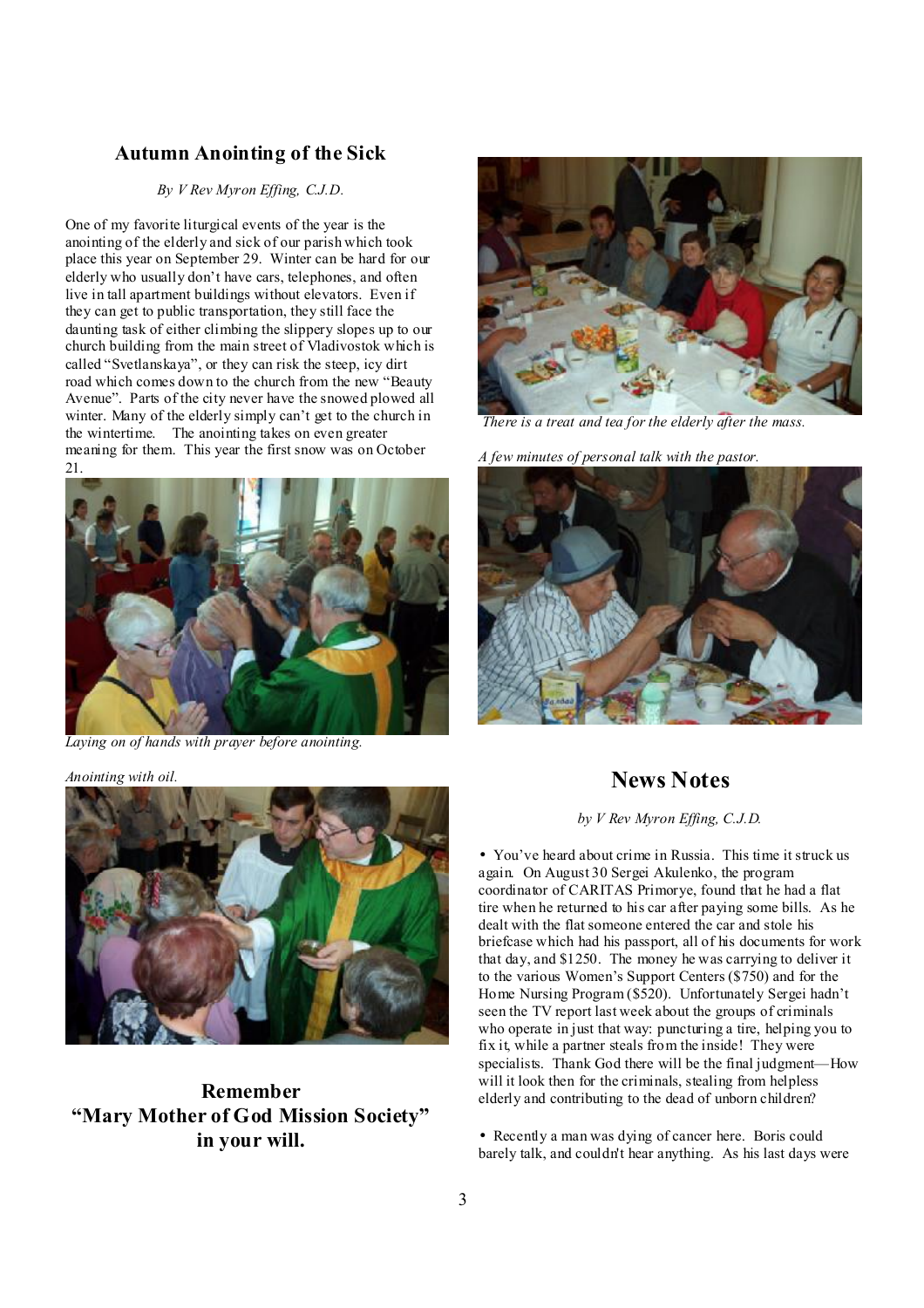approaching he asked to be baptized by a Catholic priest. His family couldn't understand because they were either nonbelievers or Orthodox, but he insisted. They asked me to baptize him, which I did, and gave him Holy Communion under the form of wine, anointed him, and confirmed him. He died two days later, clutching his baptismal cross. He also said that he wanted a Catholic funeral, so the whole family came for the funeral mass and burial. For many it was the first time they had ever met a Catholic or been in a Catholic Church. We don't know how God moved him in this direction, but probably more

of his relatives will become Catholics. It was a mystery of grace.

• Our young parishioner Asya Shevchenko was chosen to represent us at the World Youth Day in Toronto, Canada. She traveled with a group of 50 youth from throughout the Russian Federation, the expenses having been donated by a European benefactor. They say that the Russian youth were very visible at the Youth Day because of the bright orange tee-shirts with the word "Russian" in English on it. It was Asya's first experience outside of Russia. She was chosen for the trip because of her volunteerism for parish activities.



*Asya at Niagara Falls.* 

*Fr Vladimir Sek from Blagoveschensk was among the pilgrims.* 





*The Russian flag was proudly displayed at the Youth Day.* 

• On September 21 in the early morning the crate arrived at our church from Brest, Belorus with the next installment of our stained glass windows, The Finding in the Temple, The Assumption, and the Coronation. One page one is a photo of "The Coronation", in my opinion the prettiest. It is the only window in which the event pictured doesn't take place on earth, but in heaven, and so its style is very different from the other windows. Do you like it? Only a few more windows to go and the whole set will be complete.

*Unloading the windows in the fresh autumn air.* 



• On September 16 Miroslava Igorevna, our parish archivist and historian, and I traveled to Sedanka to see if we could find the house where Bishop Slivovsky lived and died after he had been exiled from Vladivostok. We did indeed find the home which still has the address it did in the 1930's. Stanislava Josephovna who now lives in Tomsk, but who was a child when the bishop was still alive and who used to take him milk every day from their family, described the house in detail, and how to walk from there to the bishop's grave at the Sedanka cemetery. After finding the house, we followed her instructions, and the path took us to the general area where we had believed earlier that the bishop was buried. Naturally, we hope to definitely locate the bishop's grave in conjunction with plans to work toward his canonization. Unless we find some further documentary of eye-witnessed facts, it will take quite a bit of work yet to locate the grave.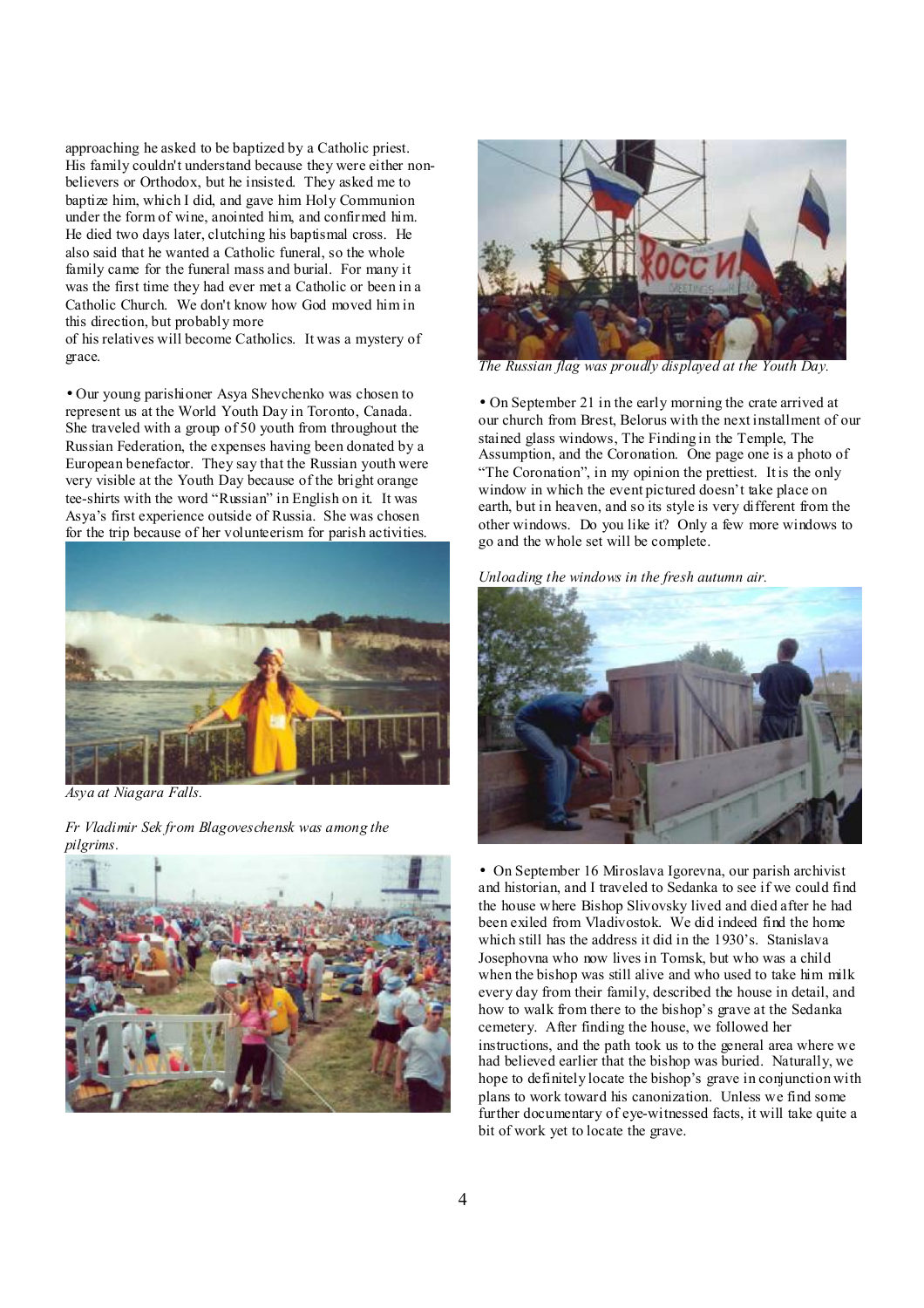

*The house near the river in Sedanka where Bishop Slivovsky spent his last days. He died in his room in the left-center part of the building, in the addition, which had a facelift in 1995.* 

• Maybe own donations are down because people have heard that there is renewed repression of Catholicism in Russia. In a sense that is true. After the four dioceses were created in Russia by the Holy Father, the Orthodox Church has sent signals of anger and outrage via the mass media, and maybe by government channels, so that we are meeting all kinds of roadblocks that did not exist earlier. Suddenly it is harder to get government documents, harder to get our construction permits, and last week even a cafeteria where we had planned to feed the children during the catechism camp declined to work with us because we are Catholics! Russia just passed a law outlawing mass demonstrations of hate (such as were done earlier this year in Novosibirsk against Catholics), but we are facing more personal discrimination on the part of some government authorities and some private individuals. I feel sure it isn't government policy, but just bigoted individuals. But keep us in your prayers. We don't plan to do anything about it for now, hoping it is a passing phase, but let us hope and pray that it doesn't get any worse. Most of our Orthodox friends who are priests or bishops are petrified to have anything to do with us just now, not because they have changed their minds, but because they fear reprisals from higher up in the Orthodox Church. Naturally it is all very sad, not especially because we are suffering, but sad to see such hatred in the name of Christ and of religion. How I would like to see a happy, healthy Orthodox Church in Russia, but instead it is frightened, revengeful, and not at all attractive even for Russians, at the present time. While they blame us for "proselytism", they continue to drive their own people away by the lack of charity and misunderstanding of Christianity on the part of many priests, and even bishops. People still come to us saying, "I went to the Orthodox Church, but I just couldn't go in!" Prayers for the reconciliation of our Churches are in our daily prayers.

• Here is something that is happening more frequently: People call to say, "Grandma died, and she was a Catholic. Whatshould we do? We are Orthodox." Naturally I explain

how I would have wanted to see grandma before her death! We get these kinds of calls about twice a week, which means that there are still more than 100 elderly Catholics in Vladivostok who will die without the sacraments this coming year! How can I find them?? I'm thinking of placing some ads like, "Are you Catholic and elderly? Call us now—before you die—so your children won't have to call us after your death!" Maybe it sounds cruel, but do you have another idea? An ad campaign will cost money, of course. People in this part of Russia were often baptized as children in Europe, and then move here as adults, and so they have lived without the Church for many years.

• As was reported in the last *Sunrise,* one of our cars was totaled on the road to Arsenyev. Finally we were able to recover the car after the police finished with the investigation. The driver was found not guilty of any wrongdoing, and the conclusion was that it was a freak accident involving gravel at the end of the road. Now we have to replace the car.



*Our wrecked car. Most valuable parts were stolen from it while it was in police impoundment, including the radio/audio system. It is a total loss.* 

*The corner where Fr Frederico was sleeping, the only one hurt in the accident. His remains were cremated and flown to Spain for burial.* 

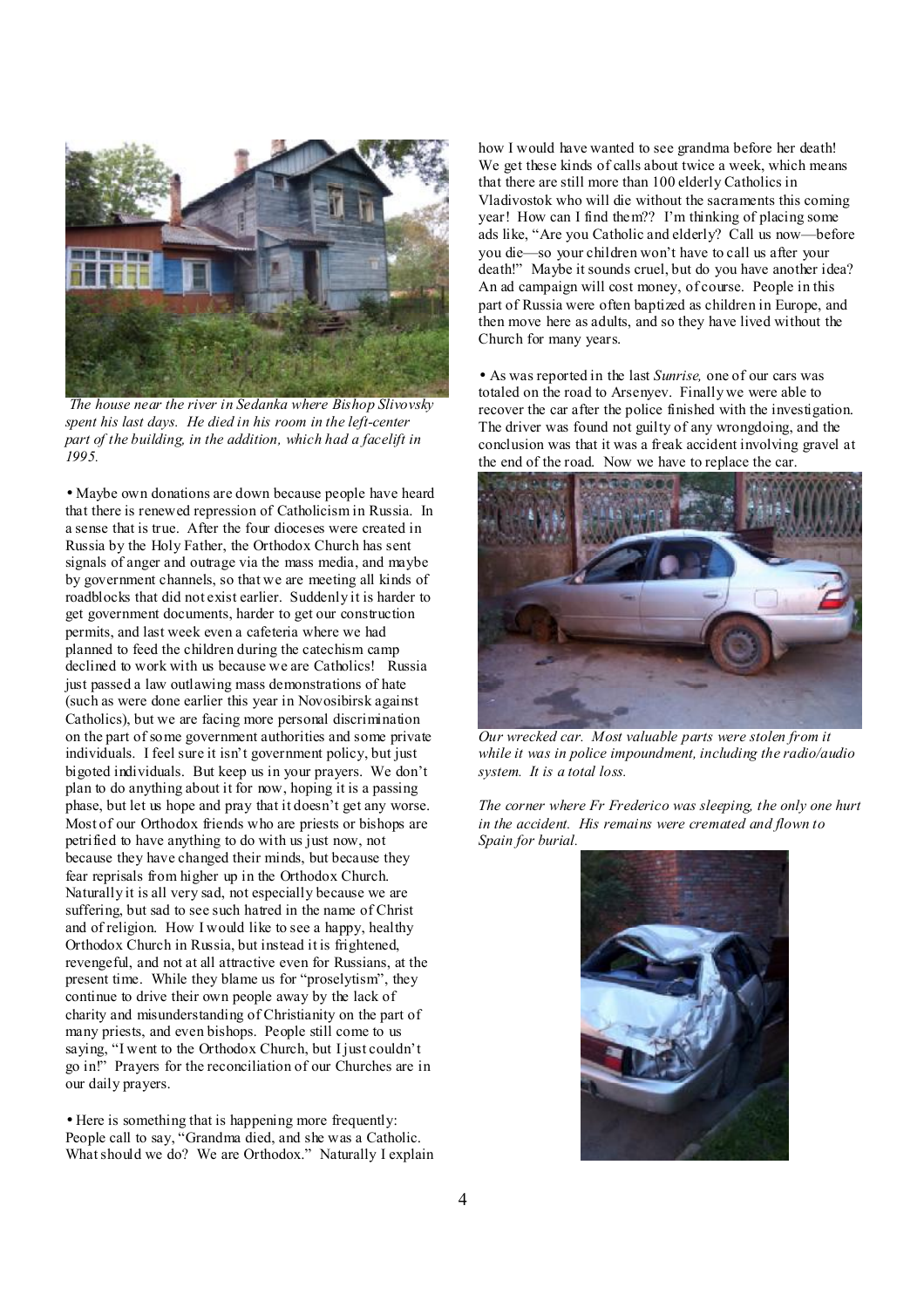

*The house near the river in Sedanka where Bishop Slivovsky spent his last days. He died in his room in the left-center part of the building, in the addition, which had a facelift in 1995.* 

• Maybe own donations are down because people have heard that there is renewed repression of Catholicism in Russia. In a sense that is true. After the four dioceses were created in Russia by the Holy Father, the Orthodox Church has sent signals of anger and outrage via the mass media, and maybe by government channels, so that we are meeting all kinds of roadblocks that did not exist earlier. Suddenly it is harder to get government documents, harder to get our construction permits, and last week even a cafeteria where we had planned to feed the children during the catechism camp declined to work with us because we are Catholics! Russia just passed a law outlawing mass demonstrations of hate (such as were done earlier this year in Novosibirsk against Catholics), but we are facing more personal discrimination on the part of some government authorities and some private individuals. I feel sure it isn't government policy, but just bigoted individuals. But keep us in your prayers. We don't plan to do anything about it for now, hoping it is a passing phase, but let us hope and pray that it doesn't get any worse. Most of our Orthodox friends who are priests or bishops are petrified to have anything to do with us just now, not because they have changed their minds, but because they fear reprisals from higher up in the Orthodox Church. Naturally it is all very sad, not especially because we are suffering, but sad to see such hatred in the name of Christ and of religion. How I would like to see a happy, healthy Orthodox Church in Russia, but instead it is frightened, revengeful, and not at all attractive even for Russians, at the present time. While they blame us for "proselytism", they continue to drive their own people away by the lack of charity and misunderstanding of Christianity on the part of many priests, and even bishops. People still come to us saying, "I went to the Orthodox Church, but I just couldn't go in!" Prayers for the reconciliation of our Churches are in our daily prayers.

• Here is something that is happening more frequently: People call to say, "Grandma died, and she was a Catholic. Whatshould we do? We are Orthodox." Naturally I explain

how I would have wanted to see grandma before her death! We get these kinds of calls about twice a week, which means that there are still more than 100 elderly Catholics in Vladivostok who will die without the sacraments this coming year! How can I find them?? I'm thinking of placing some ads like, "Are you Catholic and elderly? Call us now—before you die—so your children won't have to call us after your death!" Maybe it sounds cruel, but do you have another idea? An ad campaign will cost money, of course. People in this part of Russia were often baptized as children in Europe, and then move here as adults, and so they have lived without the Church for many years.

• As was reported in the last *Sunrise,* one of our cars was totaled on the road to Arsenyev. Finally we were able to recover the car after the police finished with the investigation. The driver was found not guilty of any wrongdoing, and the conclusion was that it was a freak accident involving gravel at the end of the road. Now we have to replace the car.



*Our wrecked car. Most valuable parts were stolen from it while it was in police impoundment, including the radio/audio system. It is a total loss.* 

*The corner where Fr Frederico was sleeping, the only one hurt in the accident. His remains were cremated and flown to Spain for burial.* 

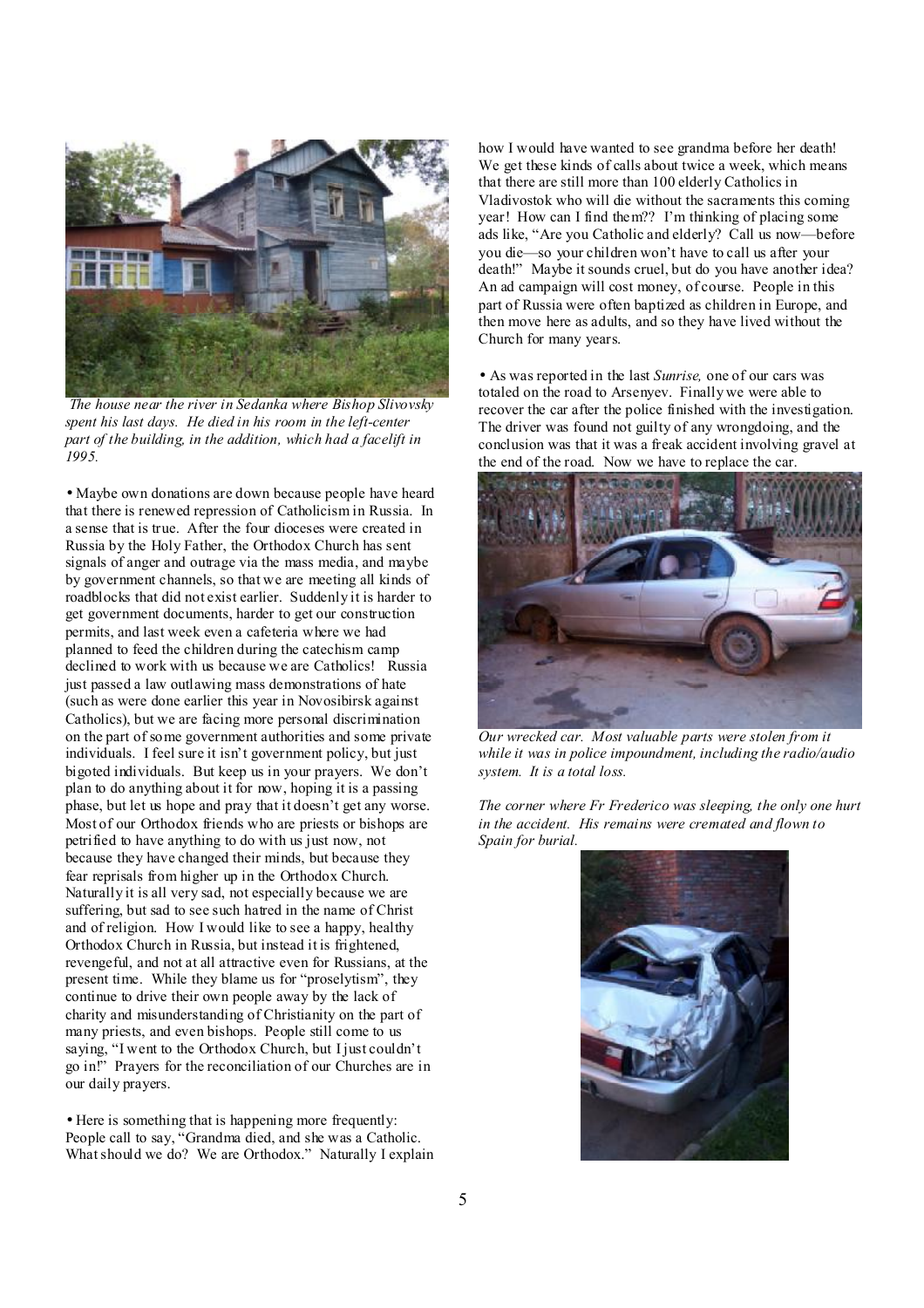• Congratulations, Fr Daniel Maurer on the  $10<sup>th</sup>$  anniversary of your ordination! He was ordained a priest on September 20, 1992, in Vladivostok at the trade union building by Bishop Joseph Werth, S.J.



*Fr Dan was congratulated on his 10th anniversary by Lilia Timofeevna, director of the parish department of CARITAS.* 

*Fr Dan's own Romanovka parishioners also brought congratulations in the person of the parish trustee, Ludmilla Sidarenko.* 



• The latest member of our mission staff in Russia is Cyril Voitsel, a native of Novosibirsk who has moved with his family to Vladivostok. Cyril is a lay theologian, having gotten his degree at the University of Krakov in Poland. His responsibilities now include, coordinating and teaching in our deanery's part of the diocesan program to prepare catechists. He also is working in our adult education program, helping prepare people for baptism and confirmation, and teaching a weekly Bible class. He is also coordinating the men's conference which will be led by Steve Wood of the Covenant Keepers of St Joseph. As if that isn't enough, he is also teaching two theology courses at the Vladivostok Government University of Economics and Service. Welcome, Cyril!



*Cyril spends a lot of time at the computer. He loves to work late at night when everything is quiet in the church building.* 

• That latest news here is that we have finally managed to work on the façade of our Church building! The cracks and fallen bricks and mortar have long ago asked for repair, but we didn't have the funds to do it. Recently a generous benefactor provided the money to begin repairs on the façade, and work began on September 21. A team of ten Chinese workmen are laboring on the scaffolds every day.



*Work on a bad corner.* 

 Why Chinese? Because there aren't enough Russian stoneworkers in Vladivostok to do all of the reconstruction work that is going on in the city at the present time--Russia's economy is gradually improving, so now there is a lot of neglected repair work that has to be done. There are many Chinese workers in the city. They work from sunrise to sunset for several months, and then return to China to be with their families for a rest, especially during the cold winter months. I wish I could speak Chinese, but an old man like me is already having trouble dealing with the Russian language! The Chinese border is just miles away from us, of course. Bishop Slivovsky, in his failing years, had a Chinese cook who was very faithful to him. We still haven't discovered his name, in spite of our efforts.

As the work began we prayed at mass that no one would be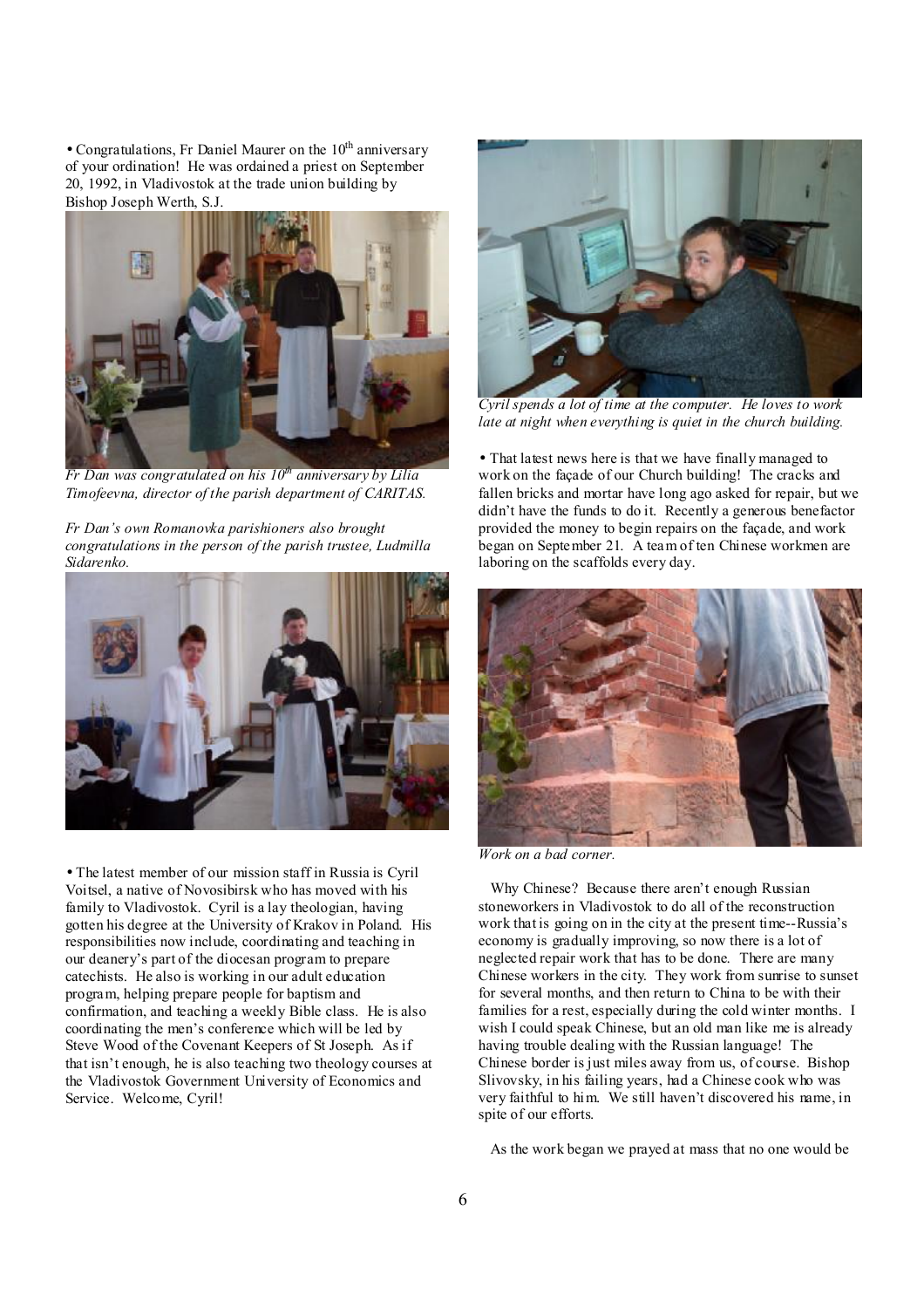injured during these dangerous repairs. Once the façade is finished we will still have two giant steps to finish the repairs of the cathedral: To build the steeples, and to remove the extra story that was added inside, when the Communist government converted the building to an archive.



*After work on the bad corner. The whole wall has still to be worked over for uniform color.* 

### **Our Benefactors…**

Dear Sir, April 13, 2002

Our names are Aaron Hayes and Elliot Nuss. We are 5<sup>th</sup> graders at St Matthew's Catholic School. We are doing our annual Religion Fair project this year on the Mary Mother of God Mission Society. We have raised \$255.00 to buy a table for the small chapel/vestibule/entryway for the church.

We would like to donate this table in memory of Father Mychal Judge, chaplain of the New York City Fire Department. We would like to put this in his memory because he gave up his life after giving last rites to many firefighters in New York City after the bombing of the World Trade Center "Twin Towers". He died on September 11, 2001. He was a very brave and generous man who would help anybody in need. Father Mike will be remembered for years to come. May he guide and help your church in its times of need.

Sincerely,

Elliot Nuss & Aaron Hayes

#### *Continued from Page 8…*

children's orthopedic hospital, one to prepare for the organ music workshop the following weekend, and I and several others to study the feasibility of Catholic tours and other mission teams coming to Vladivostok on a regular basis. Yes there were snags, disappointments, and we certainly used Plan A, then B and C even F and Z. But we all learned a lot. We were in uncharted waters with the newness of such a large group doing such varied jobs, but we were still enriched from Sunday Mass. A male traveler joined us 3 days later. Gordon came to study the feasibility of starting cottage industry with our parishioners in the parishes and opening gift shops in those small parishes.

I saw the four parishes that we currently sponsor. In Romanovka we visited an old people's home. As we left the staff walked us out on the plaza. Many elderly came out on the porch and soon others were opening the upper story windows and leaning out waving "good by" to us. Deanna started playing her flute, Marianne and Andrea danced a jig and I blew a kiss back to the Russians. And they blew kisses, waved to us, and called out "Dasvidania!" as we walked down the road. Our travelers had been rubbing feet, shaking hands, and singing to these residents during our visit.

We left with Russia in our hearts. Communism only lasted a few years and it devastated a society. But from the ashes God is showing His Power and Might. And we saw it.

God love you and your family,

Sandra Sonnen Mission Desk, St Paul,MN 651-227-0208 new email: [usoffice@vladmission.org](mailto:usoffice@vladmission.org) [www.vladmission.org](http://www.vladmission.org)



*Our two mission heros, Elliot and Aaron!*